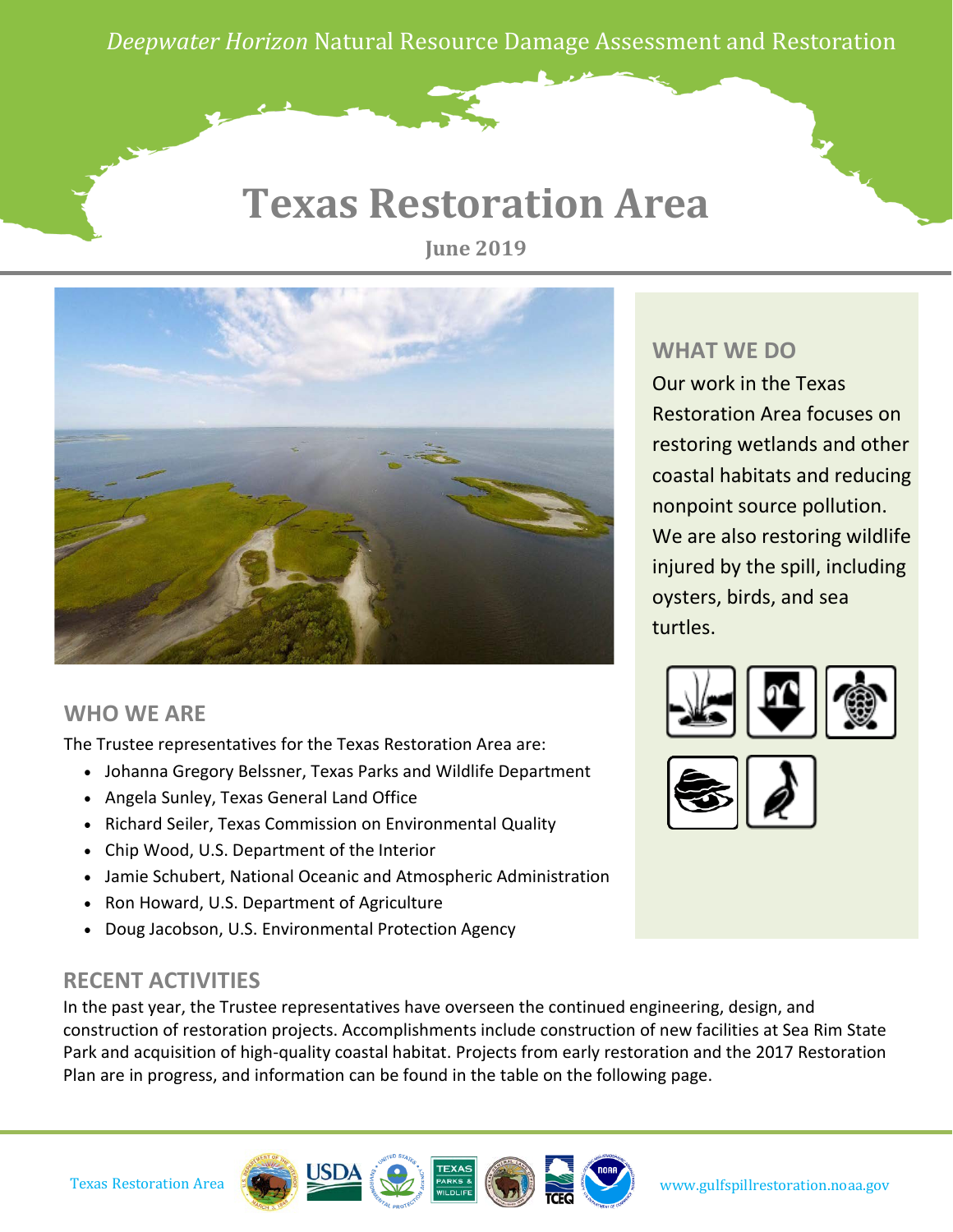# **Texas Restoration Area**

## RESTORATION PROJECTS

 $\overline{1}$ 

 $\overline{1}$ 

|                                                                              | <b>PROJECT DESCRIPTION</b>                                                                                                                                                                                                                                                                                                                                                                                                                                                                                                                                          | <b>STATUS</b> | <b>ESTIMATED</b><br><b>COST</b> |  |  |
|------------------------------------------------------------------------------|---------------------------------------------------------------------------------------------------------------------------------------------------------------------------------------------------------------------------------------------------------------------------------------------------------------------------------------------------------------------------------------------------------------------------------------------------------------------------------------------------------------------------------------------------------------------|---------------|---------------------------------|--|--|
| REPLENISH AND PROTECT LIVING COASTAL AND MARINE RESOURCES                    |                                                                                                                                                                                                                                                                                                                                                                                                                                                                                                                                                                     |               |                                 |  |  |
| <b>Texas Rookery Islands</b>                                                 | This project restores and protects three rookery islands in Galveston Bay and one in<br>East Matagorda Bay at the Big Boggy National Wildlife Refuge. Restoration increases<br>the amount of available nesting habitat and enhances habitat quality for colonial<br>waterbirds, such as pelicans, gulls, and herons. Islands are protected by expanding<br>island size, establishing vegetation, and building protective features such as<br>breakwaters. The State of Texas Trustees and the Department of the Interior are<br>implementing this project together. |               | \$20M                           |  |  |
| Sea Turtle Early<br><b>Restoration Project</b>                               | This project includes complementary components that address threats to sea turtles on<br>nesting beaches and in the marine environment: (1) Kemp's Ridley Sea Turtle Nest<br>Detection and Enhancement; (2) Enhancement of the Sea Turtle Stranding and Salvage<br>Network; and (3) Enhancement of Texas Fisheries Bycatch Enforcement. The<br>Department of the Interior and the State of Texas Trustees are implementing this<br>project together.                                                                                                                |               | \$20M                           |  |  |
| <b>Oyster Restoration</b><br>Engineering                                     | This project includes an initial alternatives analysis to identify best management<br>practices for rehabilitating oyster reefs buried by sediment and for constructing<br>intertidal oyster reefs within the Galveston Bay System. Results will be used to<br>develop location-specific engineering, design, and environmental permitting<br>documents to prepare one or more oyster restoration projects for implementation.                                                                                                                                      |               | \$309K                          |  |  |
| <b>RESTORE AND CONSERVE HABITAT</b>                                          |                                                                                                                                                                                                                                                                                                                                                                                                                                                                                                                                                                     |               |                                 |  |  |
| <b>Bird Island Cove</b><br><b>Habitat Restoration</b><br>Engineering         | This project includes engineering and design for the restoration and conservation of<br>wetlands and coastal habitats in Galveston Bay. This phase investigates ongoing issues<br>associated with habitat degradation and develops strategies to protect and restore<br>existing estuarine habitats.                                                                                                                                                                                                                                                                |               | \$206K                          |  |  |
| <b>Essex Bayou Habitat</b><br><b>Restoration Engineering</b>                 | This project includes engineering and design for the restoration and conservation of<br>coastal and nearshore habitats. This project will enhance understanding of the factors<br>that contribute to high salinities within Essex Bayou and the Slop Bowl Marsh system<br>and develop solutions to create a more stable estuarine system.                                                                                                                                                                                                                           |               | \$372K                          |  |  |
| <b>Dredged Material</b><br><b>Planning for Wetland</b><br><b>Restoration</b> | This project identifies priority locations and develops the engineering designs needed<br>to obtain permits for the beneficial use of dredge material at eight marsh restoration<br>sites along the Texas coast. The State of Texas Trustees and NOAA are implementing<br>this project together.                                                                                                                                                                                                                                                                    |               | \$1.9M                          |  |  |
| <b>McFaddin Beach and</b><br><b>Dune Restoration</b>                         | This project places sand along approximately 17 miles of Gulf shoreline in<br>northeastern Texas, providing important ecological benefits to the interior marshes<br>of the McFaddin National Wildlife Refuge. This project funds about a third of the<br>estimated \$45 million total project cost. The Texas TIG will partner with other<br>funding sources to complete construction, monitoring, and/or planning activities.                                                                                                                                     |               | \$15.8M                         |  |  |
| <b>Bessie Heights</b><br><b>Wetland Restoration</b>                          | This project restores wetlands in the Bessie Heights Marsh located within the Lower<br>Neches Wildlife Management Area in Orange County, Texas. It will restore coastal<br>wetlands utilizing beneficial use dredged material from the federally managed<br>Sabine-Neches Waterway and other sources. Up to 900 acres of intertidal marsh are<br>expected to be restored.                                                                                                                                                                                           |               | \$4.9M                          |  |  |
| <b>Pierce Marsh Wetland</b><br><b>Restoration</b>                            | This project beneficially uses dredged material to create up to 150 acres of viable,<br>vegetated wetland habitat in West Galveston Bay for a variety of plants, fish, birds,<br>and other wildlife.                                                                                                                                                                                                                                                                                                                                                                |               | \$3M                            |  |  |

⟳In progress ◉Monitoring/O&M Complete

 $\overline{1}$